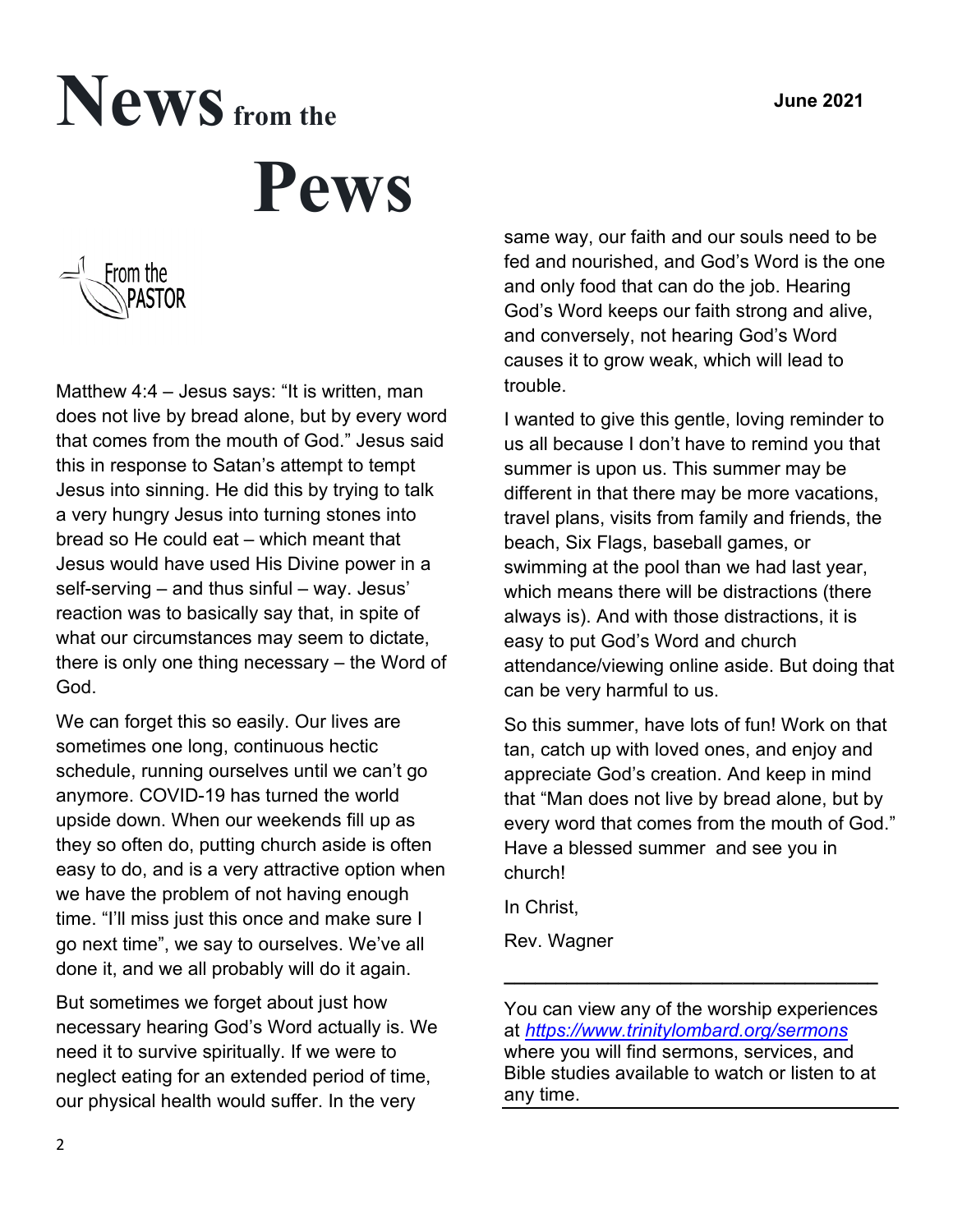

#### *Trinity's Church Services*

Sunday at 9 a.m. (in person and livestreamed) Monday at 7 p.m. (in person)

#### *PLEASE NOTE THAT FACE MASKS ARE still REQUIRED along with social distancing…*

**Unable to attend in person on Sunday? The 9 a.m. service is livestreamed on Facebook** [@TrinityLombard](https://www.facebook.com/TrinityLombard) and on Trinity's website at [Trinitylombard.org.](https://www.trinitylombard.org/) A downloadable order of worship is available online prior to the Sunday services.

Please note that Trinity's summer office hours are now in effect through August 6, 2021, the office will be open on Tuesdays, Wednesdays, and Thursdays, from 9 a.m. to 3 p.m. (Central).

 $\frac{1}{2}$  ,  $\frac{1}{2}$  ,  $\frac{1}{2}$  ,  $\frac{1}{2}$  ,  $\frac{1}{2}$  ,  $\frac{1}{2}$  ,  $\frac{1}{2}$  ,  $\frac{1}{2}$  ,  $\frac{1}{2}$  ,  $\frac{1}{2}$  ,  $\frac{1}{2}$  ,  $\frac{1}{2}$  ,  $\frac{1}{2}$  ,  $\frac{1}{2}$  ,  $\frac{1}{2}$  ,  $\frac{1}{2}$  ,  $\frac{1}{2}$  ,  $\frac{1}{2}$  ,  $\frac{1$ 

Thank you, Lord for letting us talk to You, knowing that You hear us. Thank You that we can sit down with You daily for a talk or walk along-side You as we go about our day and just talk to You about a friend or a need, and You always listen.

\_\_\_\_\_\_\_\_\_\_\_\_\_\_\_\_\_\_\_\_\_\_\_\_\_\_\_\_\_\_\_\_\_\_\_\_\_\_\_\_\_



*Reminder: Open enrollment is ongoing for the next school year.* If you know anyone looking for a loving, caring school, please have them contact the office. If you are a

current school family, you will receive a \$200 credit applied to your tuition bill in November 2021. The families must register by July 1, 2021, to receive the credit.

*Congratulations to Trinity's Honor Roll* 

*recipients:* Roscoe Barnett, Richard DeMondo, Aidan Harrison, Ava Harrison, Addison Meredith, and Nathan Pulli; *High Honor Roll recipients:* Riley Baker, Angelina Cotcamp, Sophia Garcia, Abigail Gronwold, Angelina Iverson, Alexandra Liese, Catherine Liese, Grace Sabourin, Aliya Sanchez, Josie Woods, Amelie Harrison, Carli Highberger,

Naomi Pulli, Abigal Schittker, and Kate Schreiman,

*Congratulation to the Class of 2021 Graduates:* Amelie Harrison, Carli Highberger, Nathan Lichucki, Naomi Pulli, Abigal Schittker, and Kate Schreiman,



On the last school day for the year rain drove students inside for a still fun field day.



The 8<sup>th</sup> grade Graduation Ceremony was held on May 27.



Who has more fun – the teachers or the children?

This year **Vacation Bible School** will again be held virtually. You can find all of the information about VBS at [trinitylombard.org,](http://trinitylombard.org/) beginning mid to late June.

**Summer camp** begins Monday, June 7, and runs through Friday, July 30. Miss Rachel and Miss Kraegel have come up with some creative themes this year. There is still room for your student to attend summer camp; sign up today! You can find the information for summer camp, check the website.

#### Julie Messina,

Principal - 7th & 8th Grade Teacher Trinity Lutheran School - Lombard, IL JMessina@trinitylombard.org 630-627-5601 ext. 205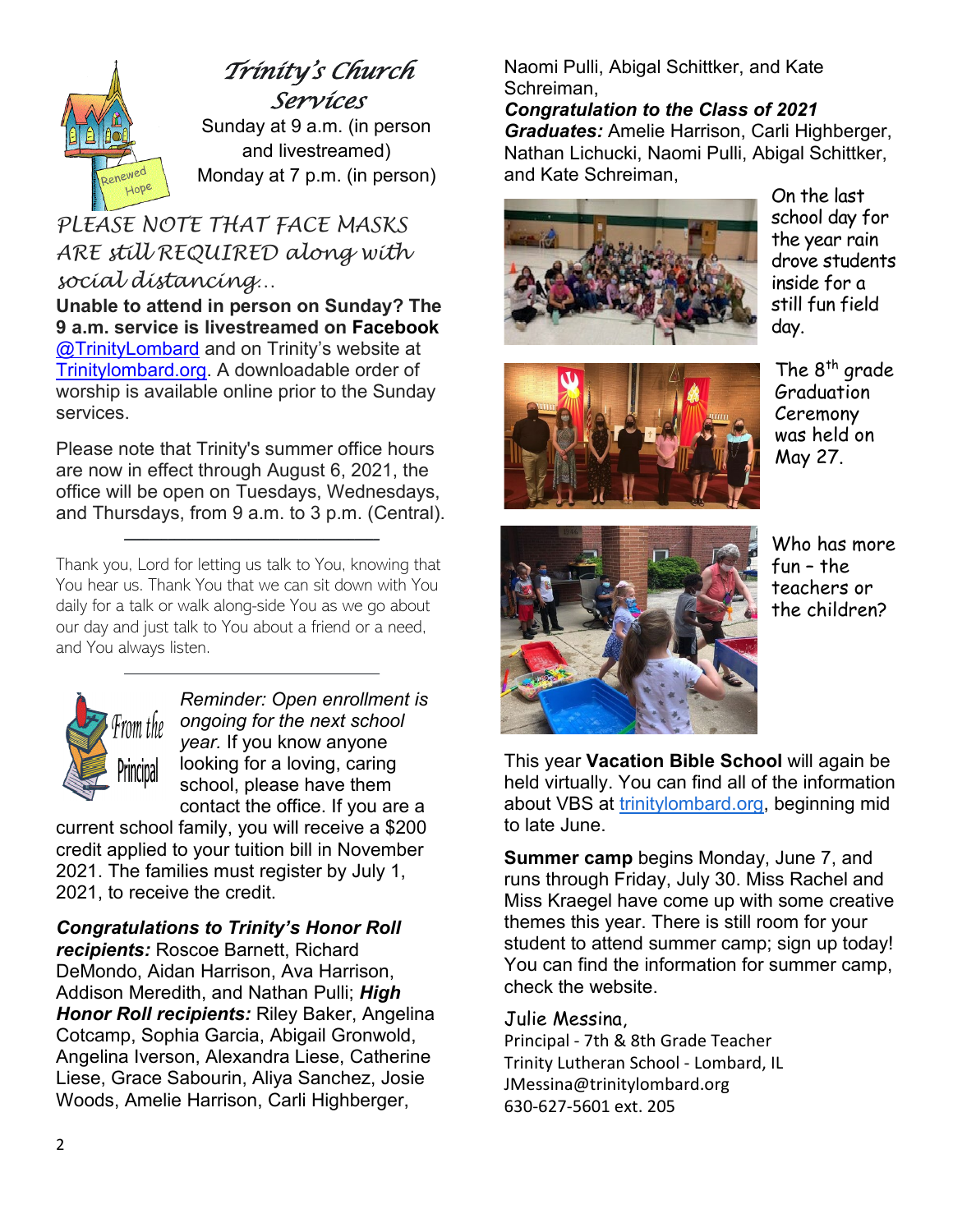

#### **Wednesdays**

Pastor's evening Bible classes are interactive if you participate on Facebook. They begin **at 6 p.m. on** 

**Wednesdays LIVE.** Find us on Facebook [@trinitylombard](about:blank) and [TrinityLombard.org.](http://www.trinitylombard.org/) Each study is unique so you can join in at any time. Pastor welcomes any of the Bible related questions you submit online.



*Jeremiah 29:12 "Then you will call upon me and come and pray to me, and I will hear you."*

# Pray for All People

**1 TIMOTHY 2:1 (NLT)**

I urge you, first of all, to pray for all people. Ask God to help them; Intercede on their behalf and give thanks for them.



When those we love are suffering, we often feel helpless and wish we could do more to help. The good news is, we can. We can pray.

Prayers for a suffering friend are an

incredible gift of love. Illness and its accompanying exhaustion, mind-fogging medications and weariness of soul can make it difficult for those who suffer to pray for themselves. What a great encouragement it is to know that someone is praying for your needs when you are incapable of praying for yourself!

Those who suffer can oftentimes sense when others are praying for them. Just knowing that someone else is praying sends a powerful message of love, concern, and sacrifice. And best of all, when we pray for someone, we have lifted up their needs to the One who can best meet them…and who can give us His peace in the process. Written by **Dave Dravecky**

 $\overline{\phantom{a}}$  ,  $\overline{\phantom{a}}$  ,  $\overline{\phantom{a}}$  ,  $\overline{\phantom{a}}$  ,  $\overline{\phantom{a}}$  ,  $\overline{\phantom{a}}$  ,  $\overline{\phantom{a}}$  ,  $\overline{\phantom{a}}$  ,  $\overline{\phantom{a}}$  ,  $\overline{\phantom{a}}$  ,  $\overline{\phantom{a}}$  ,  $\overline{\phantom{a}}$  ,  $\overline{\phantom{a}}$  ,  $\overline{\phantom{a}}$  ,  $\overline{\phantom{a}}$  ,  $\overline{\phantom{a}}$ While with the Giants, Dravecky and teammates [Scott Garrelts,](https://en.wikipedia.org/wiki/Scott_Garrelts) [Atlee Hammaker,](https://en.wikipedia.org/wiki/Atlee_Hammaker) and [Jeff Brantley](https://en.wikipedia.org/wiki/Jeff_Brantley) became known as the "God Squad" because of their strong Christian faith. Foregoing the hard-partying lifestyle of many of their teammates, they preferred to hold Bible studies in their hotel rooms while on the road**.** The following season, a cancerous [desmoid tumor](https://en.wikipedia.org/wiki/Desmoid_tumor) was found in Dravecky's pitching arm. On October 7, 1988, he underwent surgery, which removed half of the [deltoid muscle](https://en.wikipedia.org/wiki/Deltoid_muscle) in his pitching arm and froze the [humerus bone](https://en.wikipedia.org/wiki/Humerus_bone) in an effort to eliminate all of the cancerous cells. Baseball fans are probably familiar about his story. He eventually broke that arm after an amazing comeback. **For more about his baseball career story, look him up.**

"Dave, I hate to burst your bubble, but this is not about the miracle of the comeback," he recalls *(Bob)*Knepper fatefully telling him. "This is about the miracle of salvation that occurred in your life back in 1981 in Amarillo, Texas, and God is providing a platform for you through baseball to encourage those who hurt." Article Submitted by Sandy Goss

Blessings, **Board of Evangelism**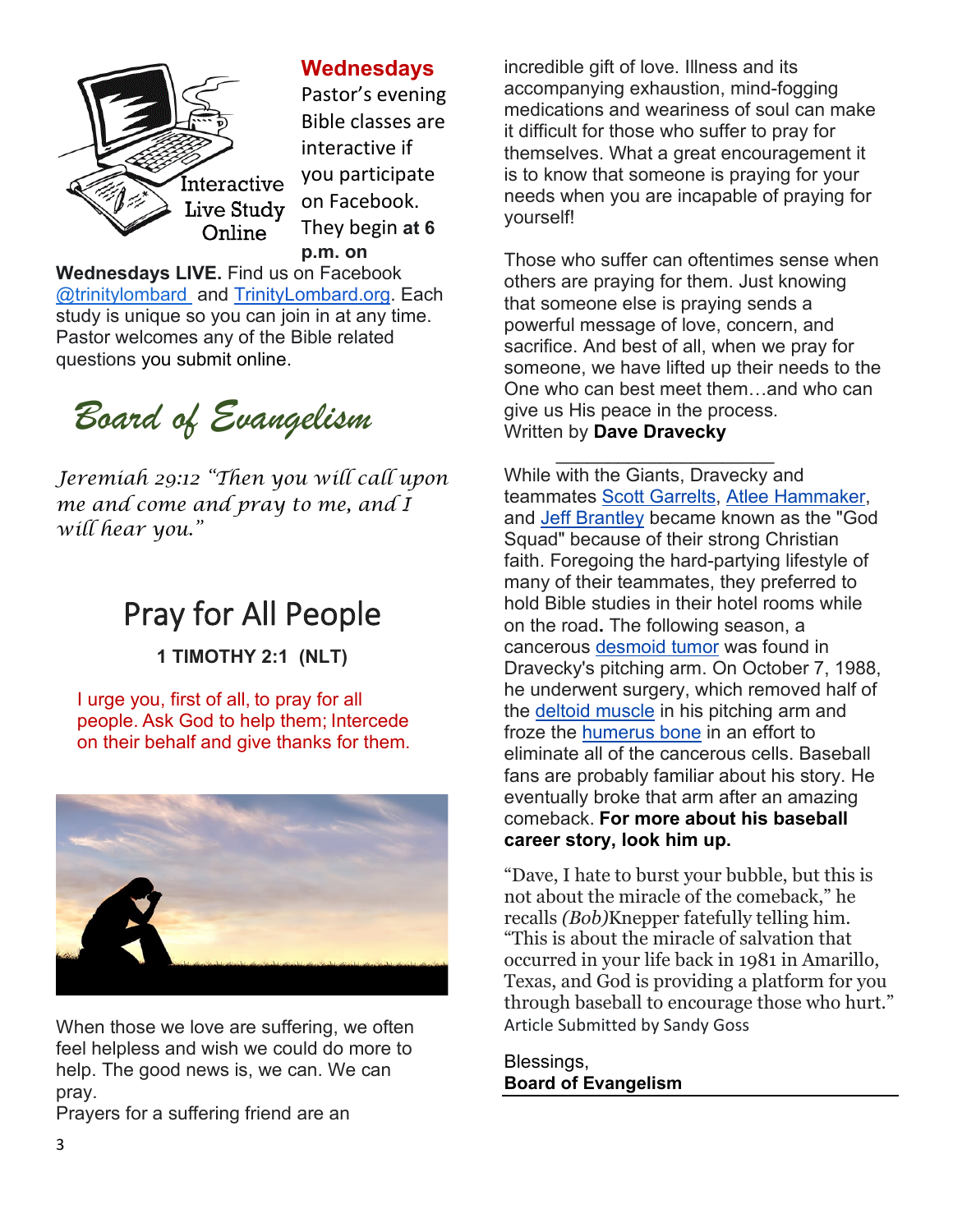

Do you ever feel like you need a personal prayer warrior? Certainly, we all have prayer requests that we want lifted to God. What if we could be each other's prayer warriors? Not only could you

have a listening ear to lift your ACTS (adoration, confession, thanksgiving, and supplication) of prayer to God, but perhaps you could lift another's prayers to God as well. And you just might make a new friend while you are at it! We are excited to announce: PRAYER CONNECTION - a new network that creates a one on one connection, woman to woman, man to man. Interested? Send us your name and preferred method of contact and we will get you CONNECTED!

*I urge you, brothers and sisters, by our Lord Jesus Christ and by the love of the Spirit, to join me in my struggle by praying to God for me. Romans 15:30*

Contact: [prayerconnection@trinitylombard.org](mailto:prayerconnection@trinitylombard.org) [630.629.8765](tel:+1-630-629-8765) or message us on Facebook - [@TrinityLombard](https://www.facebook.com/TrinityLombard/)



**Gathering Together June 10 6:30 p.m. Food…ALWAYS Laughter & Fun**

**Trinity's women** look forward to getting together for the annual summer picnic. It will be held in the fully ventilated backyard at the home of Judy Cuchetto, 118 S Ardmore, Villa Park. There will be plenty of fresh air. Bring a dish to share, entree and dessert will be provided. All women and girls are invited to join in. RSVP by text or call Arlene Solyom at 630.715.7764. If you would like to know more about the event or where to park, call Arlene.

**We are pleased to announce that Trinity's planned budget** for the 2021-2022 Fiscal Year (July 1 - June 30) was approved by the Voters Assembly. This is a great time for us to, first, thank



all of our members and friends for their ongoing support, and secondly, to offer a reminder that Trinity's expenses continue year round. Whether we are purchasing paper for Orders of Worship, keeping the lights - or air conditioner - on, fixing a leaky roof, funding missions and ministries, or compensating our Pastor and teachers for the work they do of shepherding and educating us, our friends, families, and the community, we are dependent on YOUR gifts and offerings.

WAYS TO GIVE: 1. online at

<https://tinyurl.com/8dn2te2t> - or click the green donate button at [www.TrinityLombard.org](http://www.trinitylombard.org/?fbclid=IwAR3RQt7kGvTE_SZ8RbPM82rwvzR_Xz_P5x1JejRriQ70CScrPTsnjw7CLMY)

2. Mail a check payable to Trinity Lutheran Church to: Trinity Lutheran Church, 1165 S Westmore-Meyers Rd., Lombard, IL 60148.

With gratitude,

Trinity Lutheran Church Board of **Stewardship** Lori E. Solyom 630.640.0426 [lorisolyom@gmail.com](mailto:lorisolyom@gmail.com)

*"Each one must give as he has decided in his heart, not reluctantly or under compulsion, for God loves a cheerful giver." 2 Corinthians 9:7*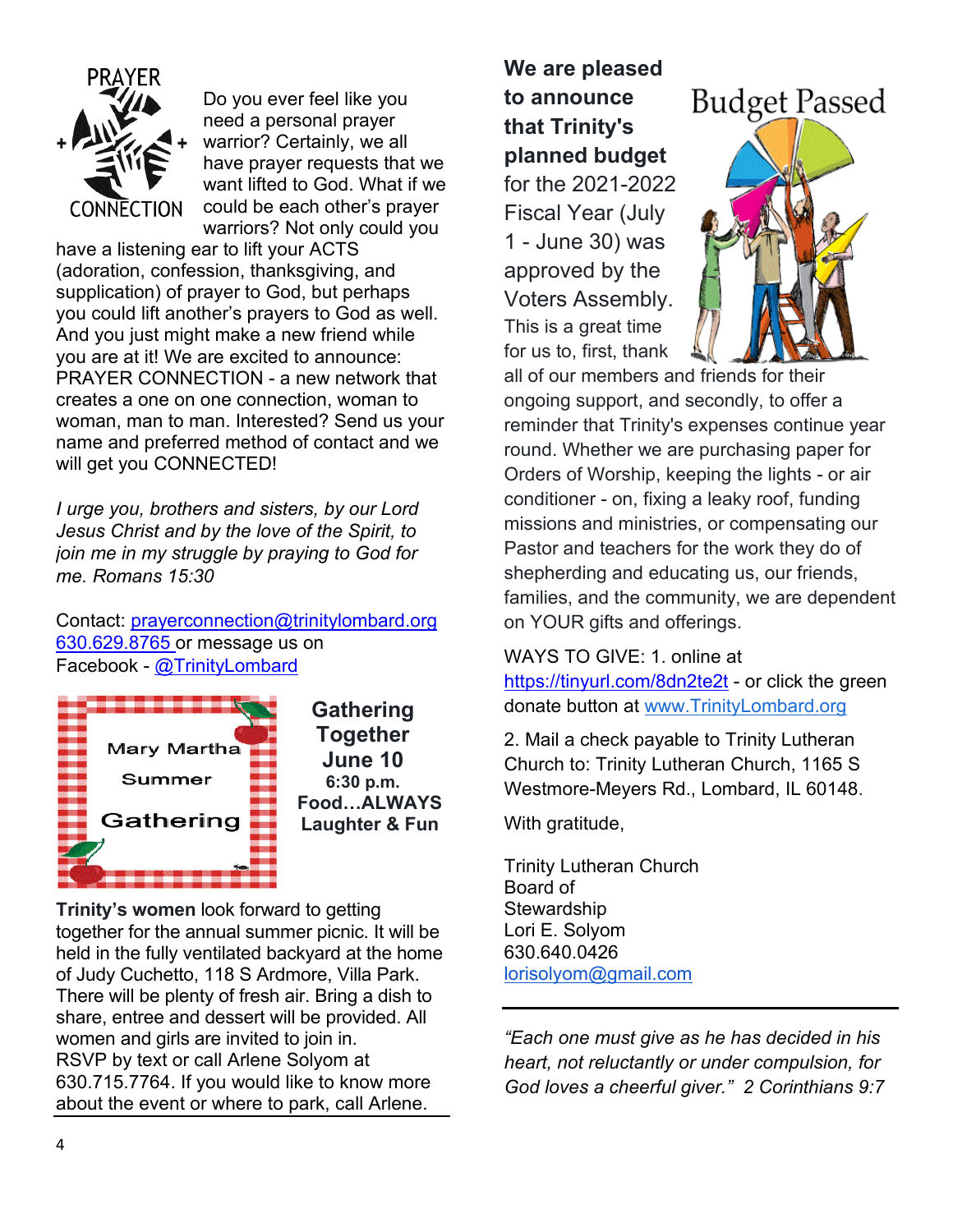#### **TRINITY LUTHERAN CHURCH & SCHOOL:**



# **BRINGING LIGHT TO OUR COMMUNITY**

You are invited to be a part of this special campaign to help Trinity reach out with Gospel in new ways

with a lifesaving message we've been sharing to Lombard and the surrounding community since 1860.

Watch for news to come on Trinity's upcoming campaign, Bringing Light to Our Community.



### **LUTHERANS FOR LIFE**

**"God has placed each one of us here at this very moment in time for His purpose: to be lights in the darkness, to be warriors in His battles, to be the hands and feet and voices that bring the good news of salvation** 

**to the whole lost world. He asks us to strengthen our feeble arms and weak knees, to open our mouths to the words He will give us, and to run the race to the finish line."** Dr Barbara Lane Geistfield, Regional Director of Texas for Lutherans For Life –A Life Quote from Lutherans for Life lutheransforlife.org

**\_\_\_\_\_\_\_\_\_\_\_\_\_\_\_\_\_\_\_\_\_\_\_\_\_\_\_\_\_\_\_\_\_\_**

#### **2021-2022 TRINITY CONTRIBUTION**

**ENVELOPES** are

now available on the table along the east wall of the Parish Hall next to the wooden dart board cabinet. Fewer sets were needed this year, due



primarily to the increase in online electronic giving, therefore some members will have different envelope numbers this year. Because Trinity's fiscal year is July 1 to June 30, the old envelopes should not be used after June. This is important as the number is used as a quick link in recording the contribution into the computer system. If you cannot find a set of envelopes with your name on the table and you would like a set, please contact the Trinity office at 630.629.8765 or email [edgoss@comcast.net.](mailto:edgoss@comcast.net)

#### **The Village of Lombard Blood Drive**

**\_\_\_\_\_\_\_\_\_\_\_\_\_\_\_\_\_\_\_\_\_\_\_\_\_\_\_\_\_\_\_\_\_\_**

The Village will be hosting its summer Blood Drive on Wednesday, June 16, from 9 a.m. to 1 p.m. at Yorktown Center, and from



1:30 to 7 p.m. at the First Church of Lombard, 220 S. Main Street. All donors will receive a Versiti t-shirt. For more information, or to schedule an appointment, please contact Carol Bauer at 630.620.5712 or email [bauer@villageoflombard.org.](mailto:bauer@villageoflombard.org) It is never too

late to be a hero. Donate blood…you will help save a life.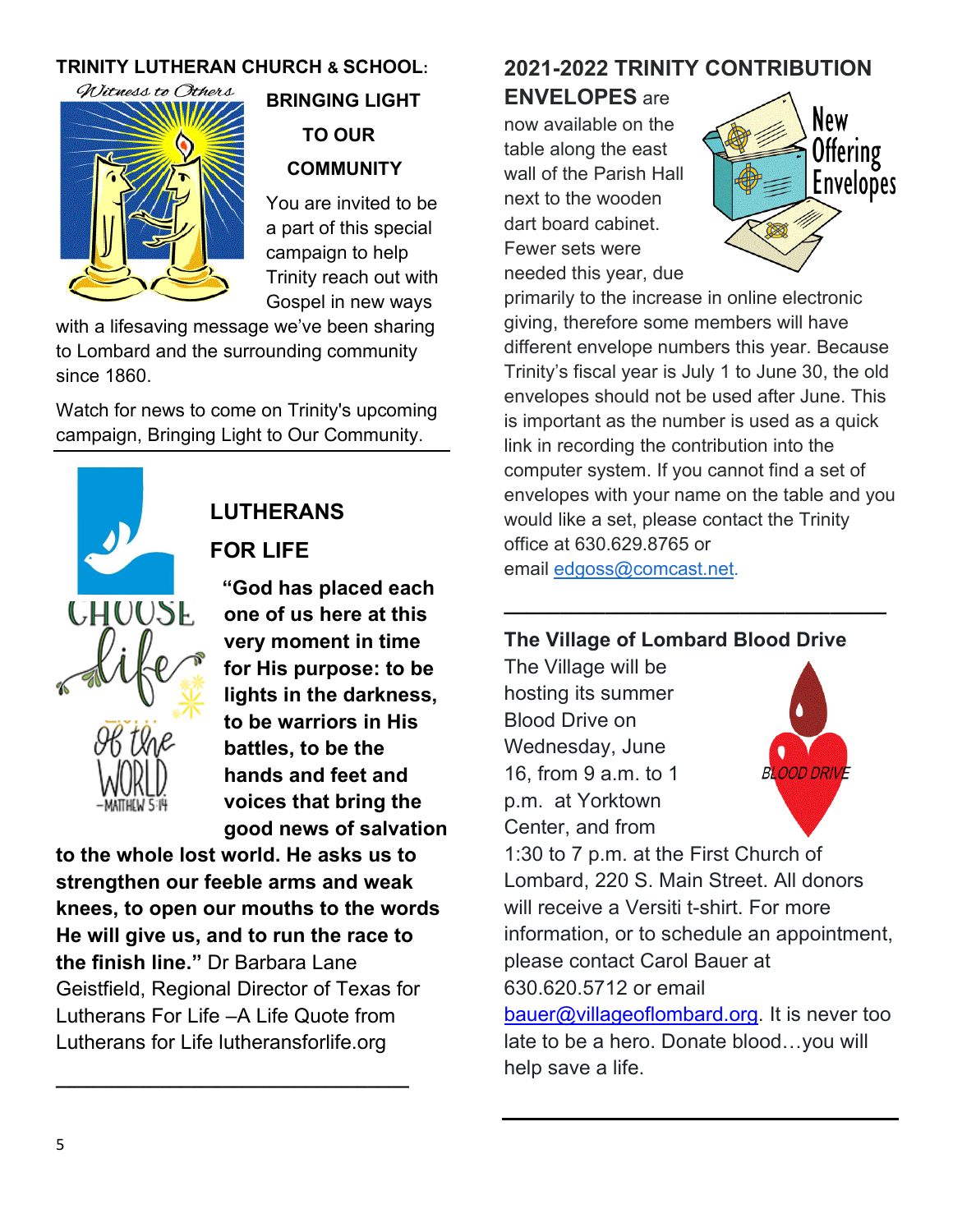#### *Recipes from the Pews:*

Recipes or suggestions from our "church family" are welcome. If you have anything you would like to contribute, please feel free to text, or email your recipes to the editor.

\_\_\_\_\_\_\_\_\_\_\_\_\_\_\_\_\_\_\_\_\_\_\_\_\_\_\_\_\_\_\_\_\_\_\_\_







This one was passed down from Donell Foreman's, Aunt Neva Murphy. Doni has made them for years. They're easy, quick and good!

Ingredients:

- 2 cups sugar
- $\frac{1}{2}$  cup milk
- 3 Tbs cocoa
- 3 cups quick oats
- 1 tsp vanilla
- $\frac{1}{2}$  cup butter

Options you may add:

 $\frac{1}{2}$  cup peanut butter

 $\frac{1}{2}$  cup coconut

 $\frac{1}{2}$  cup to 1 cup chopped nuts

Put sugar, cocoa, milk and butter in a 3-4 qt saucepan. Bring to a boil and cook I minute. Remove from heat. Add vanilla and oats and any optional ingredients you choose. Mixture will start drying as you stir it around in the pan. Drop by teaspoon full onto wax paper.

**\_\_\_\_\_\_\_\_\_\_\_\_\_\_\_\_\_\_\_\_\_\_\_\_\_\_\_\_\_\_\_\_**



*These coupons appear on many products that we all use in our homes:* General Mills cereals, Boise computer paper, Campbell soup cans, Zip Loc bags and more. There are receptacles in the Parish Hall (on the wall of labeled bins) and in the school entryway for you to deposit them. Or you can mail them to Trinity Lutheran School 1165 S Westmore-Meyers Rd, Lombard, IL 60148. This is a beneficial way to earn extra dollars for our school. If we all do a little we can accomplish a whole lot. Thank you for always supporting our school. See how many you can collect over the summer!

*Love never gives up, never loses faith, is always hopeful, and endured through every circumstance. 1 Corinthians 13:7*

**\_\_\_\_\_\_\_\_\_\_\_\_\_\_\_\_\_\_\_\_\_\_\_\_\_\_\_\_\_\_\_\_\_\_\_\_\_**

# *Updates & FYIs…*

## Asking for continued prayer...

**Bob Gehrt…**An encouraging word about Bob. Howard Kraegel, Beth Kraegel's dear father, spoke with Bob the other day and he said that Bob sounded upbeat. Pray for Bob's family as well. Any cards for Bob may be directed to hisson Steve, at 438 Keepataw Dr, Lemont, IL 60439

**Wayne Hoepner…**Lord we lift up Wayne as he is struggling physically. Pray for his wife Barb and give her strength as she encourages Wayne. Any cards may be sent to 1636 Pearl Court, Naperville, IL 60563

\*\*\*\*\*\*\*\*\*\*\*\*\*\*\*\*\*\*\*\*\*